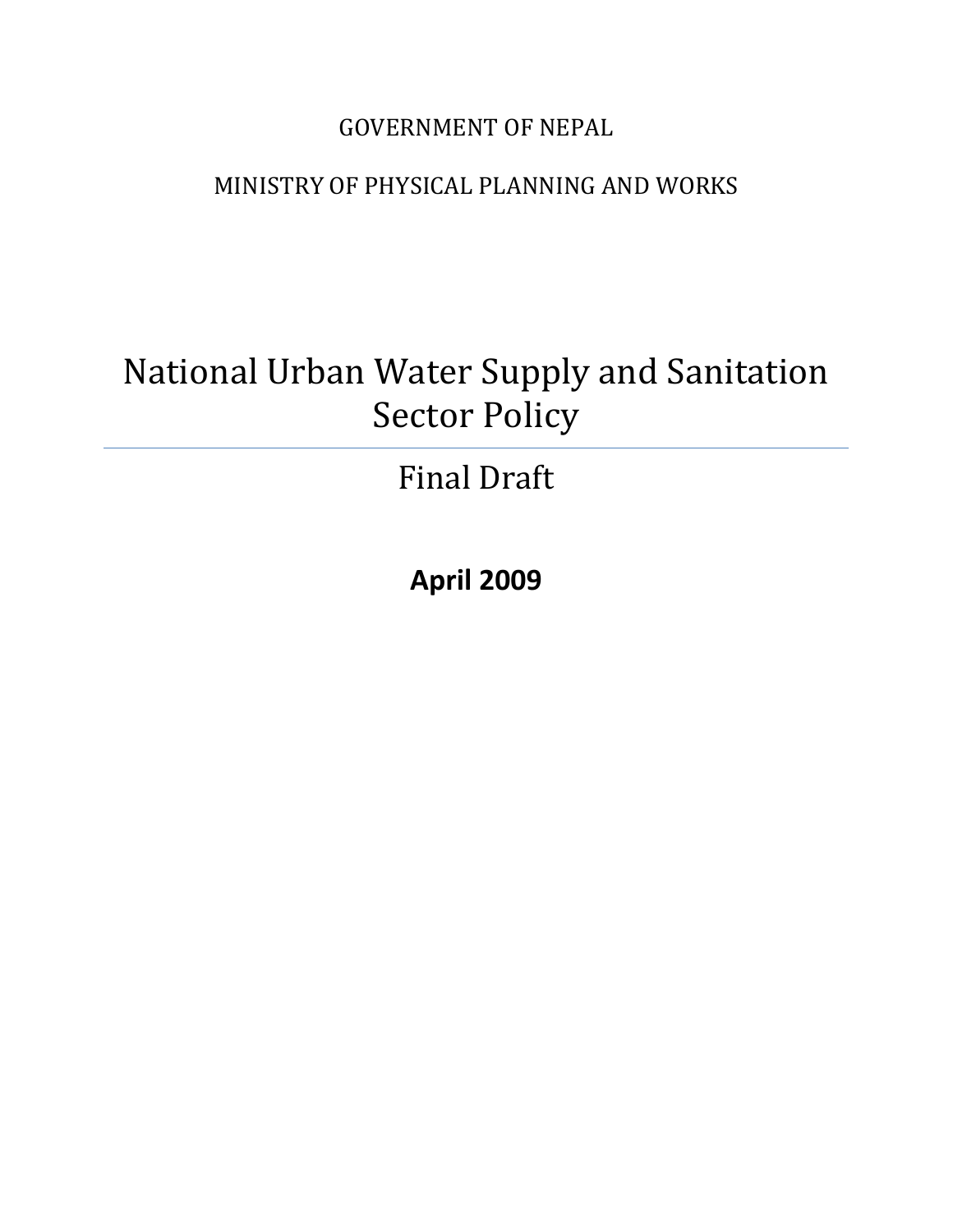# Contents

| 8.0                                                                                     |
|-----------------------------------------------------------------------------------------|
|                                                                                         |
|                                                                                         |
| 9.2 Access to Services and Decision Making for the Poor and Disadvantaged Groups 11     |
|                                                                                         |
|                                                                                         |
|                                                                                         |
| 9.6 An Efficient, Effective and Accountable Urban Water Supply and Sanitation Sector 16 |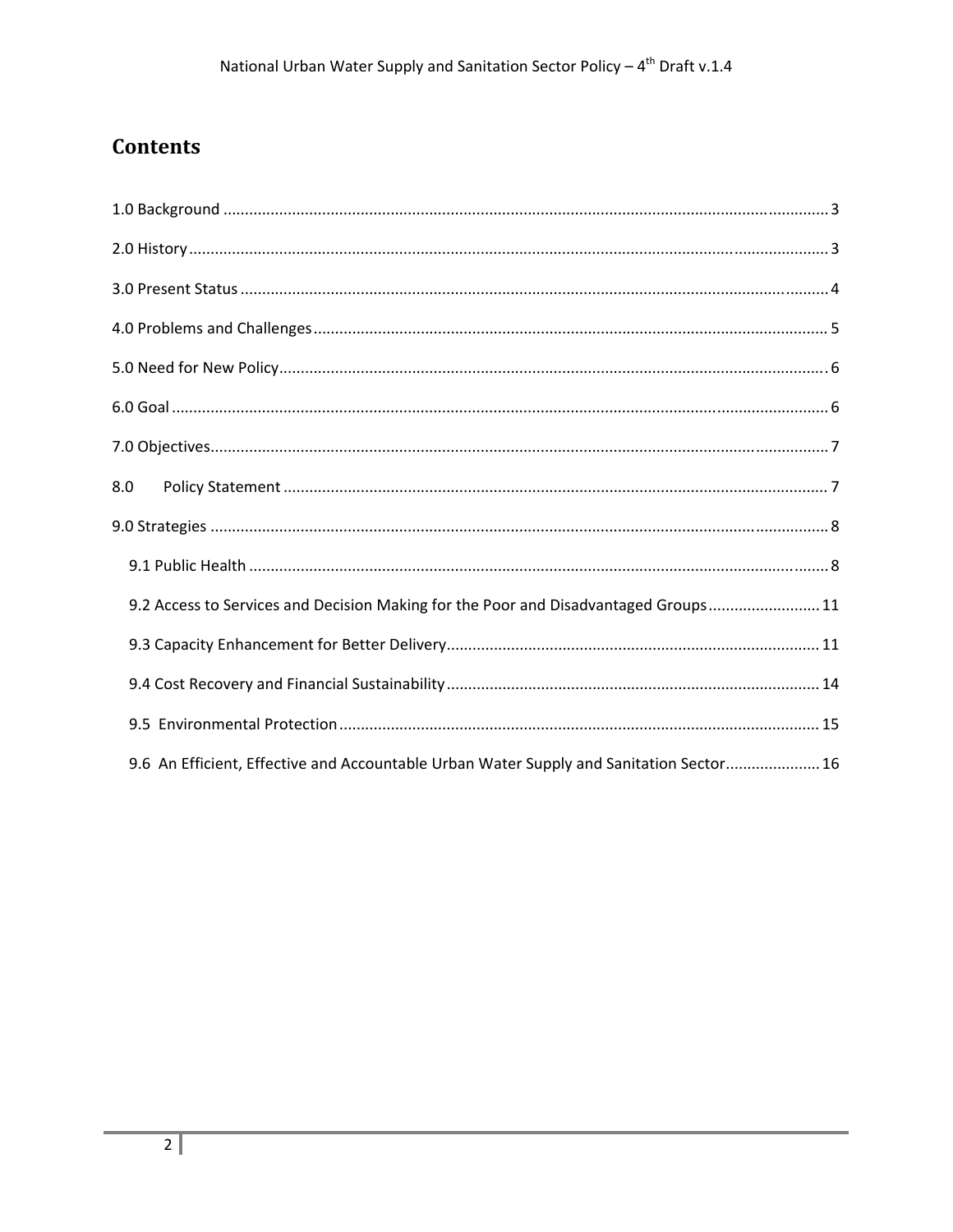#### **1.0 Background**

Access to safe drinking water supply and sanitation services is fundamental to improving public health and meeting national poverty reduction objectives. As is now widely recognised, lack of access to these essential basic services contributes substantially to the high burden of disease that needlessly foreshortens and impairs the lives of far too many of Nepal's citizens.

The economic costs of ill health, medical treatment, lost time and opportunities caused by lack of access to these basic services accounts for an estimated cost in South Asia of around \$34 billion1. The economic returns on water and sanitation investments in South Asia are around 3.5 for water supply, 6.9 for sanitation and 6.6 for fully integrated projects<sup>2</sup>. The Millennium Declaration adopted by the member states of the United Nations are committed to the Millennium Development Goals (MDGs). Target 10 under Goal 7 of the MDG clearly states "to halve by 2015 the population without sustainable access to safe drinking water and basic sanitation".

For the above reasons, the Government of Nepal remains fully committed to the provision of safe drinking water and sanitation services for all of its citizens as a fundamental human need and a basic human right and on providing improved water supply and sanitation services of medium and higher levels, that are commensurate to affordability of the townships .

#### **2.0 History**

Development of this National Policy for Urban Water Supply and Sanitation follows ten years of intensive legislative work by Government and the progressive development of a wide range of sector and sub-sector policies. These include water resources, national sanitation, rural water supply and sanitation, water quality and urban development.

In the 1990s, political liberalisation and a focus on decentralisation, saw important new sector actors emerge, namely community groups, local government and the private sector – including non‐ governmental organisations. New working methods were developed including demand led community based participatory approaches which encouraged communities to take full ownership of schemes and allowed scarce sector resources to be used optimally.

Water supply coverage levels began to increase towards target levels as shown by 10<sup>th</sup> Plan 2007 data (Table 1) even if sector definitions of "coverage" continued to vary widely. Sanitation received a generally lower priority than water supplies despite its central role in determining public health. Indicative of progress made in service provision since 2001, Child mortality declined from 43 per 1000 live births in 2002 to 14 in 2006 (NDHS).

| <b>Coverage Indicator</b>                           | 10 <sup>th</sup> Plan Target<br>$(2002-07)$ | 10 <sup>th</sup> Plan<br><b>Achieved</b><br>(Basic level) |
|-----------------------------------------------------|---------------------------------------------|-----------------------------------------------------------|
| % population with access to improved drinking water | 85                                          | 76.6                                                      |
| MDG Target: 73%                                     |                                             |                                                           |

  $<sup>1</sup>$  Human Development Report, UNDP, 2006, p42</sup>

<sup>&</sup>lt;sup>2</sup> Economic and health effects of increasing coverage of low cost household drinking-water supply and sanitation interventions to countries off-track to meet MDG target 10, WHO/UNDP, 2007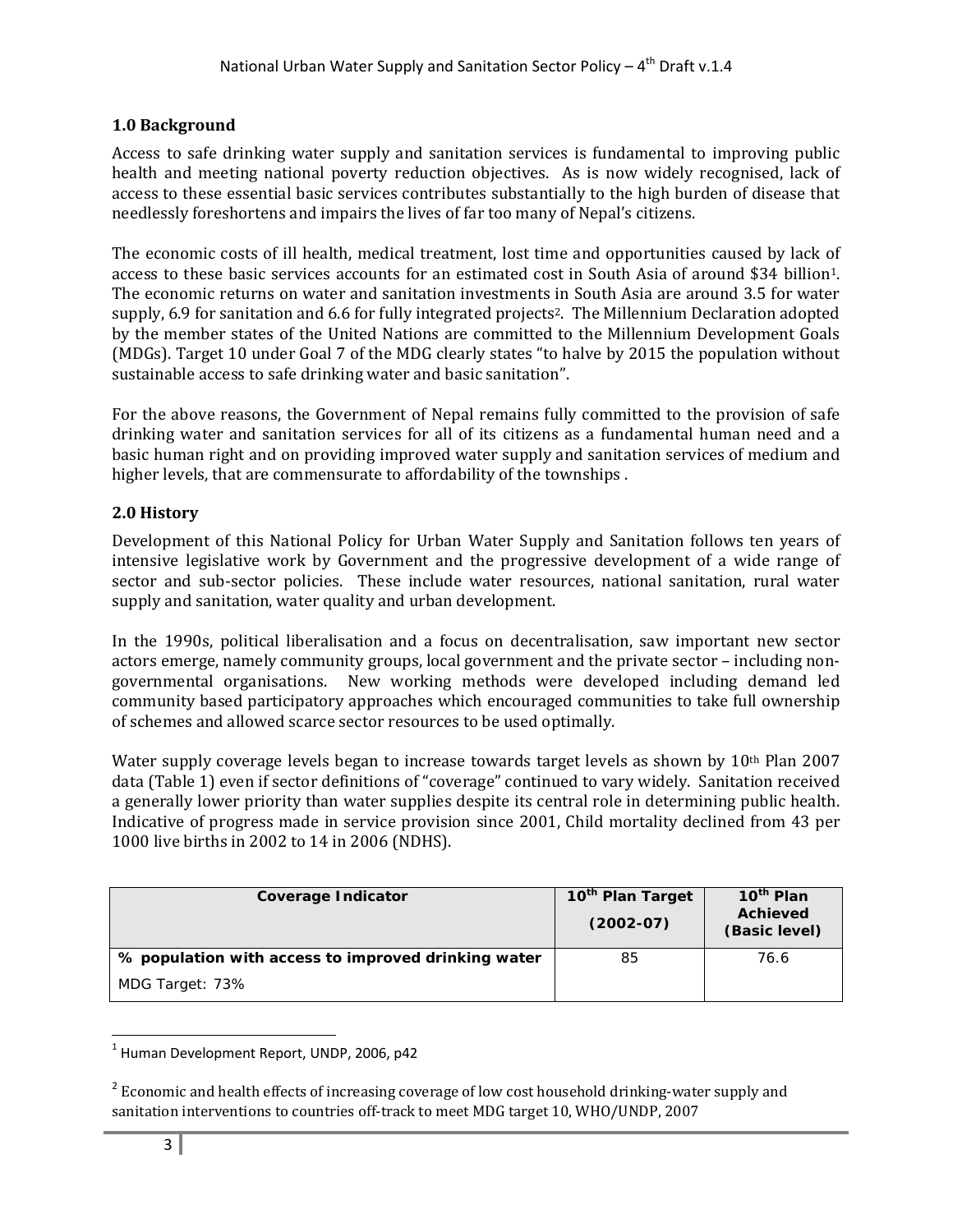| % population with access to basic sanitation services | 50 | 46 |
|-------------------------------------------------------|----|----|
| MDG Target = $53\%$                                   |    |    |

Table 1: Water Supply and Sanitation Coverage (2007), Source: NPC

Urban populations currently predominate in the terai and valleys of the mid-hills and are concentrated in 58 municipalities, of which two thirds reside in the 16 largest settlements. Total urban populations grew from  $4\%$  of national population in  $1971$  to  $13.9\%$  in  $2001^3$  and are expected to reach 26.7% by 2021. Urban water demand is increasing rapidly at between 6% and 9% per annum – around three times the national population growth rate – thereby placing a strain on existing urban water supply and sanitation services.

#### **3.0 Present Status**

GoN investments in urban water supply and sanitation are primarily guided by its Twenty-Year Vision (1997-2017), which seeks universal coverage by 2017, and the National Water Plan (2002-2027). In addition, other key legislation, much of it new and of cross‐sectoral relevance, needs to be considered if new Urban Water and Sanitation Policy is to meet its objectives. In this context, the following are seen as pertinent:

*Government's 3 Year Interim Plan (2007 2010)* provides the most recent guidance on urban sector priorities highlighting, in particular, the need to address the effects of rapid urbanisation on service levels, water quality and scheme maintenance. It proposes the full integration of sewerage, on‐site sanitation and solid waste management in all urban schemes and specifically endorses cost recovery from consumers. Local authorities are responsible for overseeing project implementation but with private sector organisations playing increasing roles.

Interim Plan further highlights the need for improved transparency and governance systems, including consumer protection. Social inclusion is particularly emphasised including a requirement to ensure that women and disadvantaged groups are fully represented and involved in development processes.

*National Policy on Rural Drinking Water Supply and Sanitation (2004)* provides guidance on water and sanitation service provision in rural areas using community led participatory approaches. While partially relevant to the urban context, particularly around the integration of inputs and local capacity building, it generally fails to address the complex operational challenges to be faced by Municipal authorities in implementing and managing urban services.

*National Drinking Water Quality Standards (2006)* provide details of the water quality standards to be applied to all new urban systems and complement the Environment Protection Act (1997) which requires Environmental Impact Assessments (EIA) or Initial Environmental Examination (IEE) of all new projects and pollution control for all water resources.

*The Nepal Water Supply Corporation Act 2nd Amendment (2007), Water Supply Management Board Act (2006) and Water Supply Tariff Fixation Commission Act (2006)* facilitate the improved management of Kathmandu Valley's water and sanitation services. These establish the legal basis for private sector management of schemes and independent fee setting and regulation and are applicable to all urban schemes.

 <sup>3</sup> Central Bureau of Statistics, 2003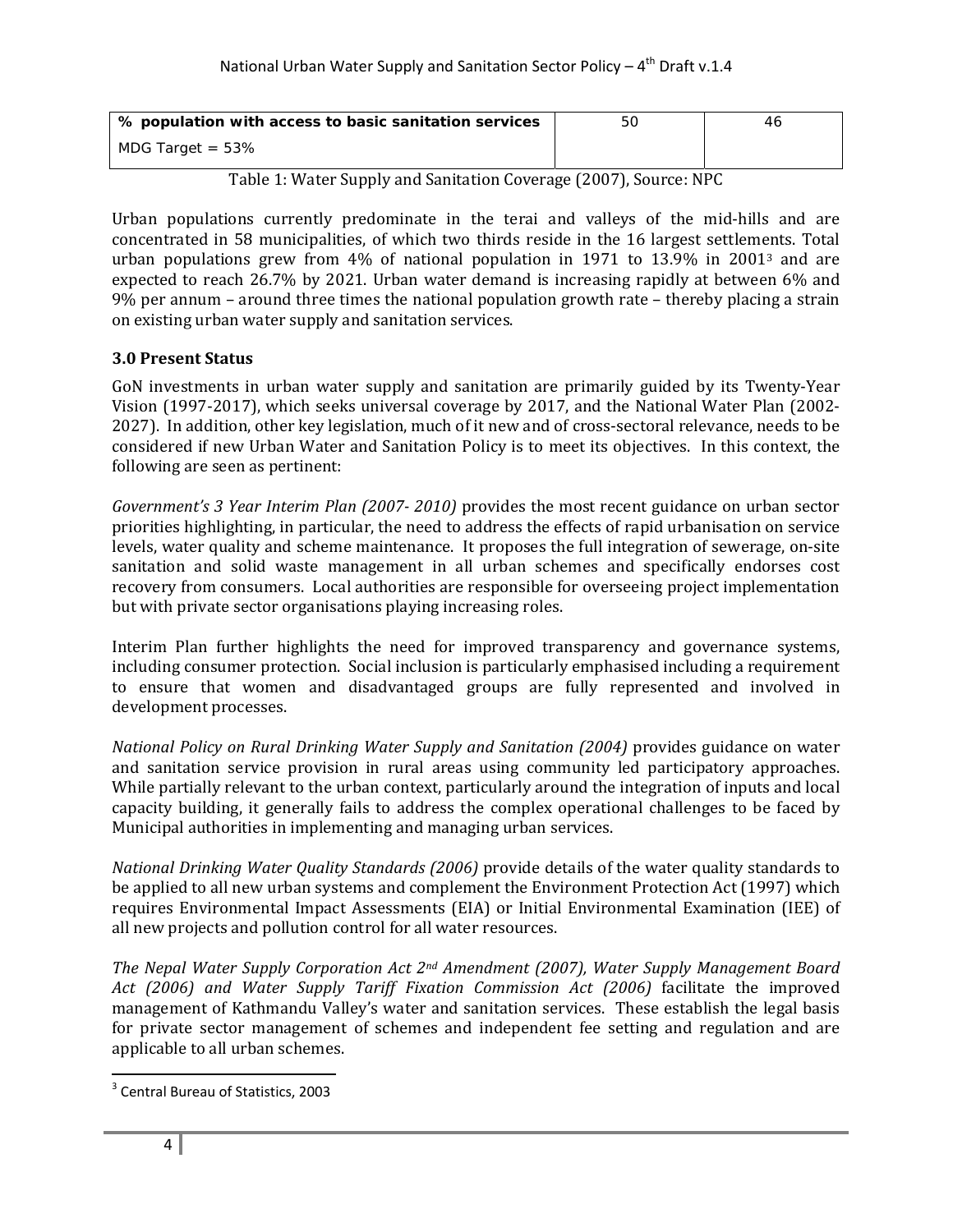GoN's *Local Self Governance Act (1999)* provides the legal basis for the devolution of responsibilities and authorities for social, economic, institutional, and physical infrastructure development, including water and sanitation systems, to local government. While periodic district plans have been formulated in 52 districts a decade long political conflict, including the absence of locally elected officials for most of this period, have frustrated implementation plans.

*National Urban Policy (2007)* highlights the historical imbalances and haphazard nature of urban development in Nepal. It views urban centres as catalysts for economic development linked to north‐south and east‐west access corridors and flags poor sanitation, environmental degradation and lack of services by the urban poor as requiring urgent attention. Urban Policy proposes building the capacity of Municipalities to plan and manage integrated local development activities including the preparation of urban master plans to be moderated by central and regional authorities. Private sector involvement and investment in infrastructure development is specifically sought.

At the implementation level four major initiatives are addressing the Nation's urban water supply and sanitation challenges and provide important insights for the development of this policy. These are the Small Towns Water Supply and Sanitation Sector Project; the Kathmandu Valley Water Supply Sector Development Program; the Urban and Environment Improvement Project (UEIP) and several schemes managed by the Nepal Water Supply Corporation (NWSC).

#### **4.0 Problems and Challenges**

Major issues and challenges identified from various sector assessments are as follows:

- 1. Expansion of services has not been very systematic and effective in the absence of master plans to guide the development of water supply and sanitation systems in urban areas. Many urban areas still have poor sanitation services and suffer highly degraded urban living environment.
- 2. Coordination in the sector is not very effective as the institutional set up for providing water and sanitation services in urban areas are fragmented. Roles of DWSS, NWSC, WUSC and local governments are not clearly separated and their areas of operation are not clearly defined. Operating models are agency specific and therefore widely vary between townships creating confusion in users of services.
- 3. WUSCs and municipalities require significant strengthening for effective management and implementation of urban water supply schemes.
- 4. Emphasis on cost recovery objectives also increases the risk of poor and marginalised groups not being adequately served. Sufficient safeguards are required to prevent this from happening.
- 5. Insufficient allocation of finance and priority towards schemes maintenance have adversely impacted on the operating efficiency of the systems .
- 6. It has not been possible to attract the domestic private sector to take on the operation and management of schemes due to low tariff levels, that are generally inadequate to support the O & M cost requirements as well as bad health of many urban schemes.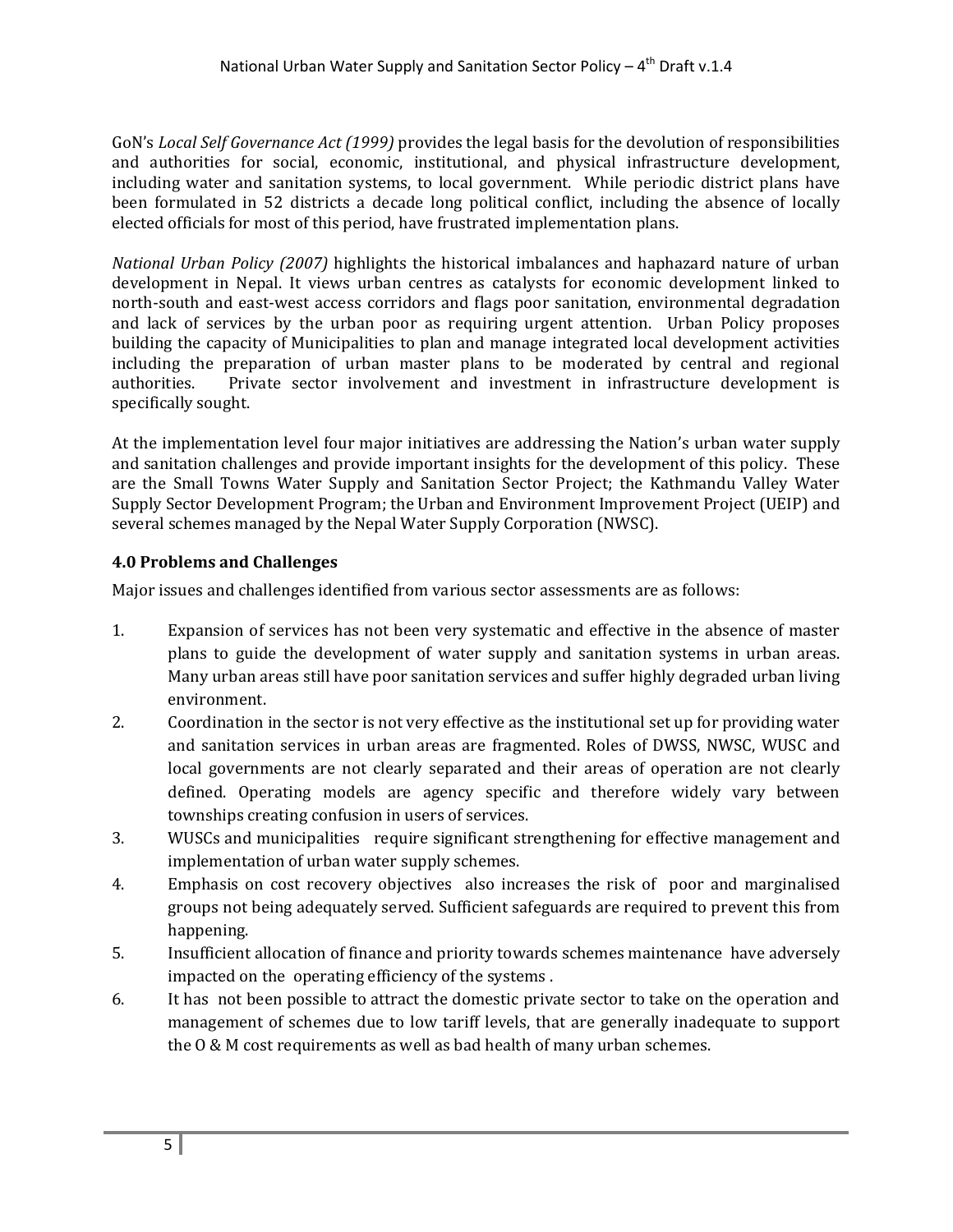- 7. Reliable information on coverage, system performance and service delivery are not available due to lack of benchmarking and monitoring and evaluation of urban water supply and sanitation utilities/projects.
- 8. There is a sizable financial resource gap in the urban sector and additional funds will be required if the sector is to keep pace with projected growth.
- 9. Increasing number of urban settlements and limited availability of supply sources poses a balancing challenge between supply and demand.
- 10. Both abstraction of raw water and discharge of used water is not effectively regulated.

## **5.0 Need for New Policy**

Need for the new policy arises because:

- Demand for urban water supply and sanitation system services is increasing both in terms of basic coverage and quality of service attributes due to growth in economy, changes in rural/urban demographic patterns and relatively poor service levels existing at present in many urban areas, which necessitates accelerated development of service systems and improvement in how such systems are operated and managed.
- Development, operation and sustenance attributes of urban water supply systems carry a specific uniqueness as compared to rural water supply systems. Whereas a comprehensive National Rural Water Supply and Sanitation Policy has been adopted and promulgated by the Government of Nepal in 2004, there exists a policy gap to address the urban water supply and sanitation programs.
- Many institutions are involved in providing water supply and sanitation services in urban areas. The need for an umbrella policy is felt for achieving coherent and consistent development of the sector in urban areas, avoiding duplication of efforts, avoiding confusion of operational modalities and achieving uniformity in service standards across the towns
- Development of water supply and sanitation services within the townships must be harmonized with urban development plans and programs

Overall policy support and guidance is required towards achieving equity in service delivery by ensuring that the financially marginalized households within the system areas are mainstreamed as valid customers of service through design and implementation of financial incentives where so required.

## **6.0 Goal**

The goal of the National Urban Water Supply and Sanitation Policy is to ensure the socio‐economic development, improved health status and quality of life of urban populations, including the poor and marginalised, through the provision of sustainable water supply and sanitation services and protection of the environment.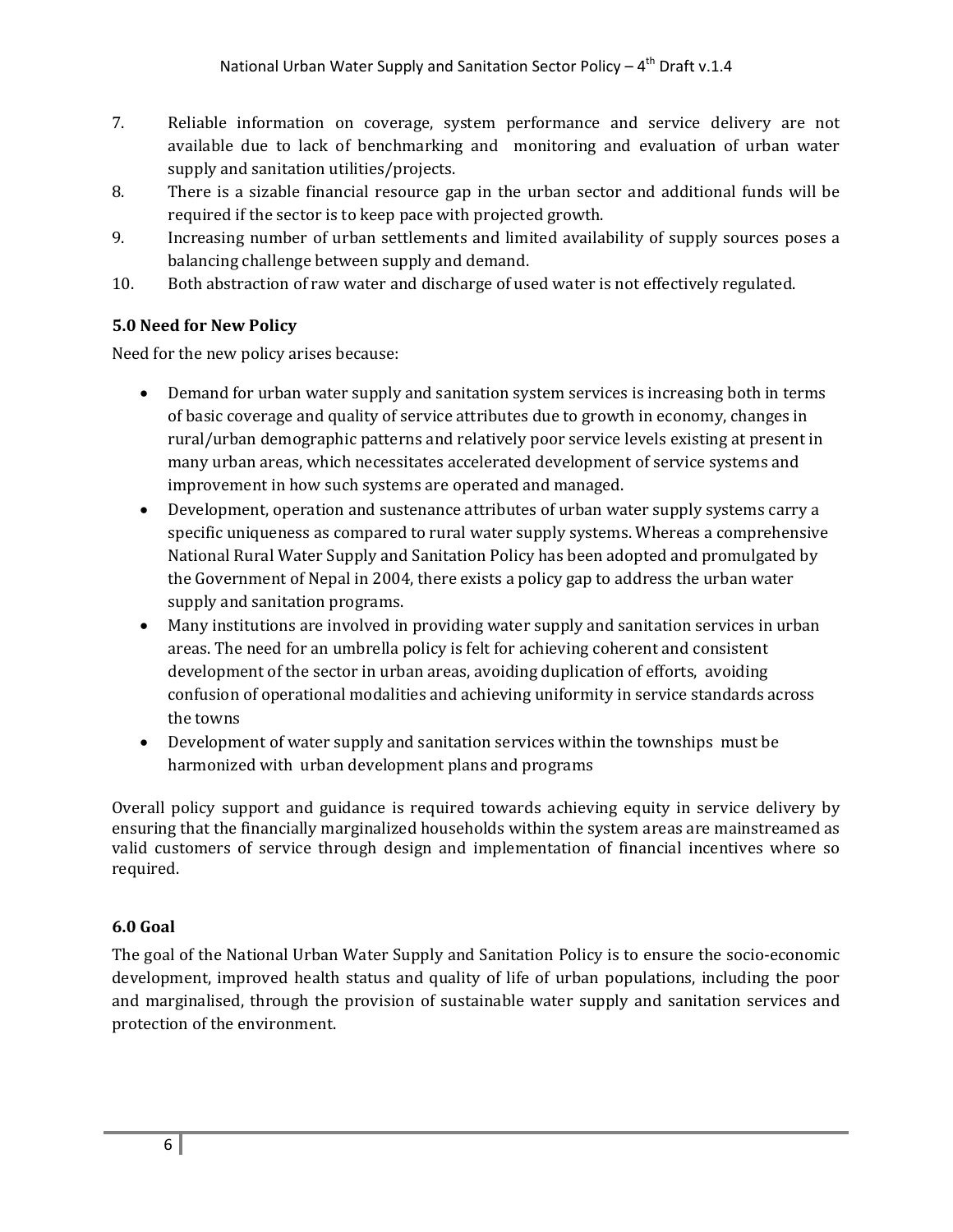#### **7.0 Objectives**

- 1. To ensure the availability of basic safe, accessible and adequate water supply and sanitation services to all urban populations for improved quality of life.
- 2. To improve the level of water supply services with at least one-third of the urban population having access to high or medium level services by 2017.
- 3. To ensure the participations of the users especially women and the vulnerable groups in articulation of their concerns and in decision making at all practical levels.
- 4. To enhance institutional and operational capacity at local levels for effective operation and maintenance of water supply and sanitation services.
- 5. To recover capital investment, generate funds for operation and maintenance and protect & optimize investment on a sustainable basis.
- 6. To protect, harness, develop and manage surface and ground water sources serving urban centres in an efficient manner.
- 7. To promote public private partnership in water supply and sanitation services delivery.
- 8. To enhance sector effectiveness for improved service delivery.

#### **8.0 Policy Statement**

*The Policy recognizes that the scope of urban water and sanitation services extends beyond fulfilling the basic human needs, which aims towards achieving improved quality of life through providing safe, reliable, adequate and enhanced services at affordable prices to the consumers. Compatible infrastructure, appropriate institutional setup, rationalized cost recovery, favourable financing environment, enhanced people's participation and their role in decision making and appropriate partnership with the private sector are recognized as core elements towards achieving these objectives in a sustainable manner. The policy also aims to adopt measures to safeguard the environment and emphasizes achieving a balance with other competing uses of water through adoption of demand and discharge management measures.* 

The major policy principles in this regard are:

• It is duly recognized that fresh and usable water is a finite and precarious resource and it must be judiciously utilized for municipal consumption. Thus demand side management strategies will be duly considered and promoted while developing and expanding new water supply and sanitation systems. Adequate provisions will be adopted to protect the watershed for ensuring sustainable availability of water. Discharge into natural water bodies will be gradually regulated to protect the ambient water quality.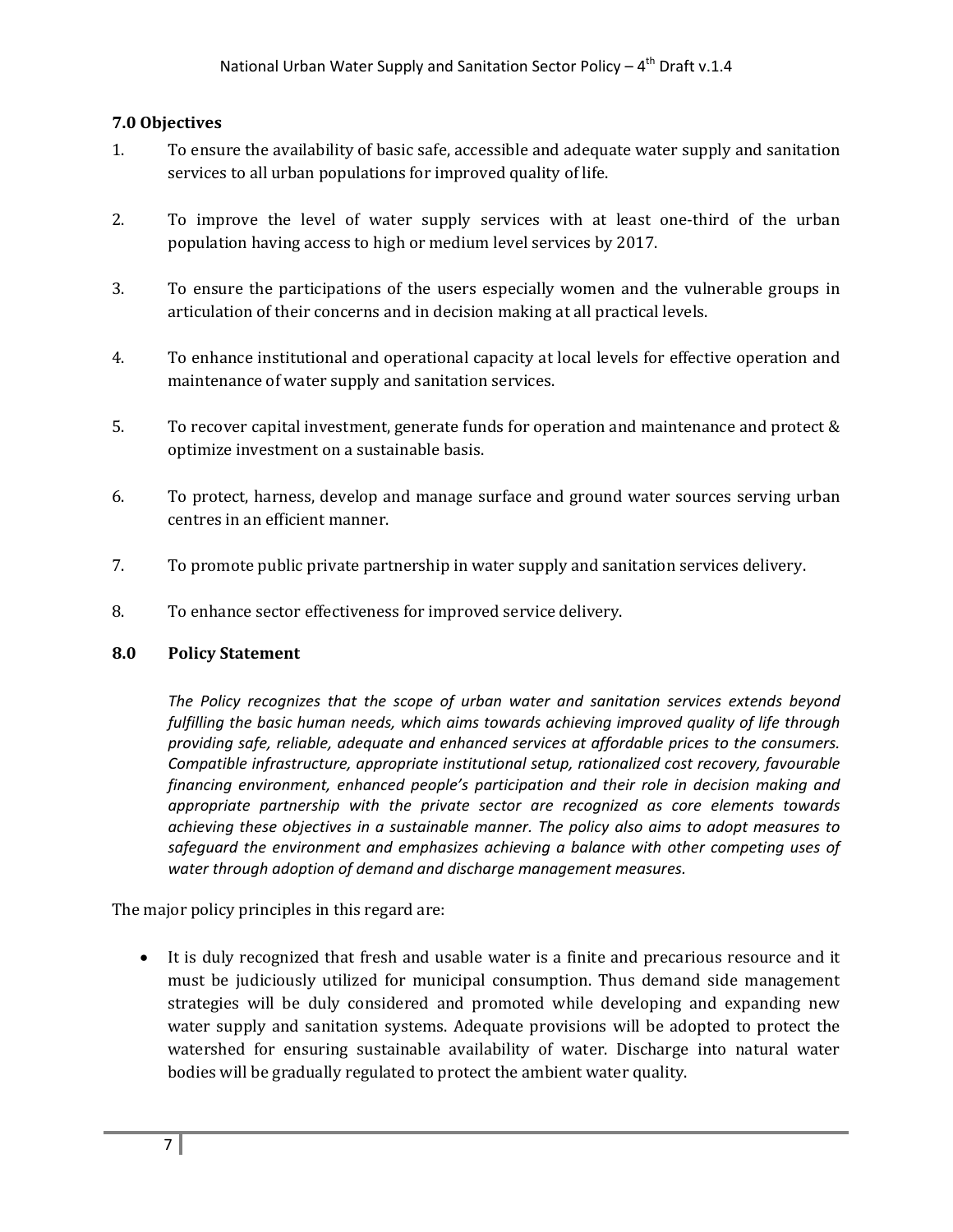- Effective and appropriate institutions will be promoted depending upon the characteristics, size and complexity of water supply and sanitation systems to develop implement, operate and manage water supply and sanitation systems in an efficiently consumer responsive manner within the limits of financial affordability. Central subsidies shall be generally discouraged at the operational levels unless for needy targeted cases. The state shall continue to provide partial investment for development of water supply and sanitation systems for communal benefits.
- Users involvement will be promoted through enhanced role in decision making at all levels to inculcate community ownership with aims to achieve a long term financial sustainability and consumer responsiveness in system development, implementation, operation and maintenance and effective service delivery.
- Apart from delivering the services through conventional approaches due preferences will be given to promotion of alternative technical options like rainwater harvesting, water reuse and recycling, etc. through the research development and up scaling of such alternative systems, which have a potential to be developed as complementary sources to meet the deficit in supply.
- Poor and the marginalized sections of the communities within the project areas will be mainstreamed as valid customers for service delivery through defining pro‐poor strategies for connections and sustained use of services.
- Private participation will be encouraged on development, implementation, operation and maintenance of water supply and sanitation service delivery systems by fully or partially outsourcing provision of bulk water, system maintenance, management and other components of service delivery, as feasible.
- Bench marking and monitoring of urban water supply and sanitation systems against predefined indicators and service standards will be accorded a high priority at the national level. The knowledge and information management for the sector will be enhanced through creation, updating of central database and sharing through publication and dissemination.

#### **9.0 Strategies**

To ensure that policy is carried forward, the following strategies are identified:

#### 9.1 Public Health

**(Objective 1:** To ensure the availability of basic safe, accessible and adequate water supply and sanitation services to all urban populations for improved quality of life.

**Objective 2:** To improve the level of water supply services with at least one-third of the urban population having access to high or medium level services by 2017.**)**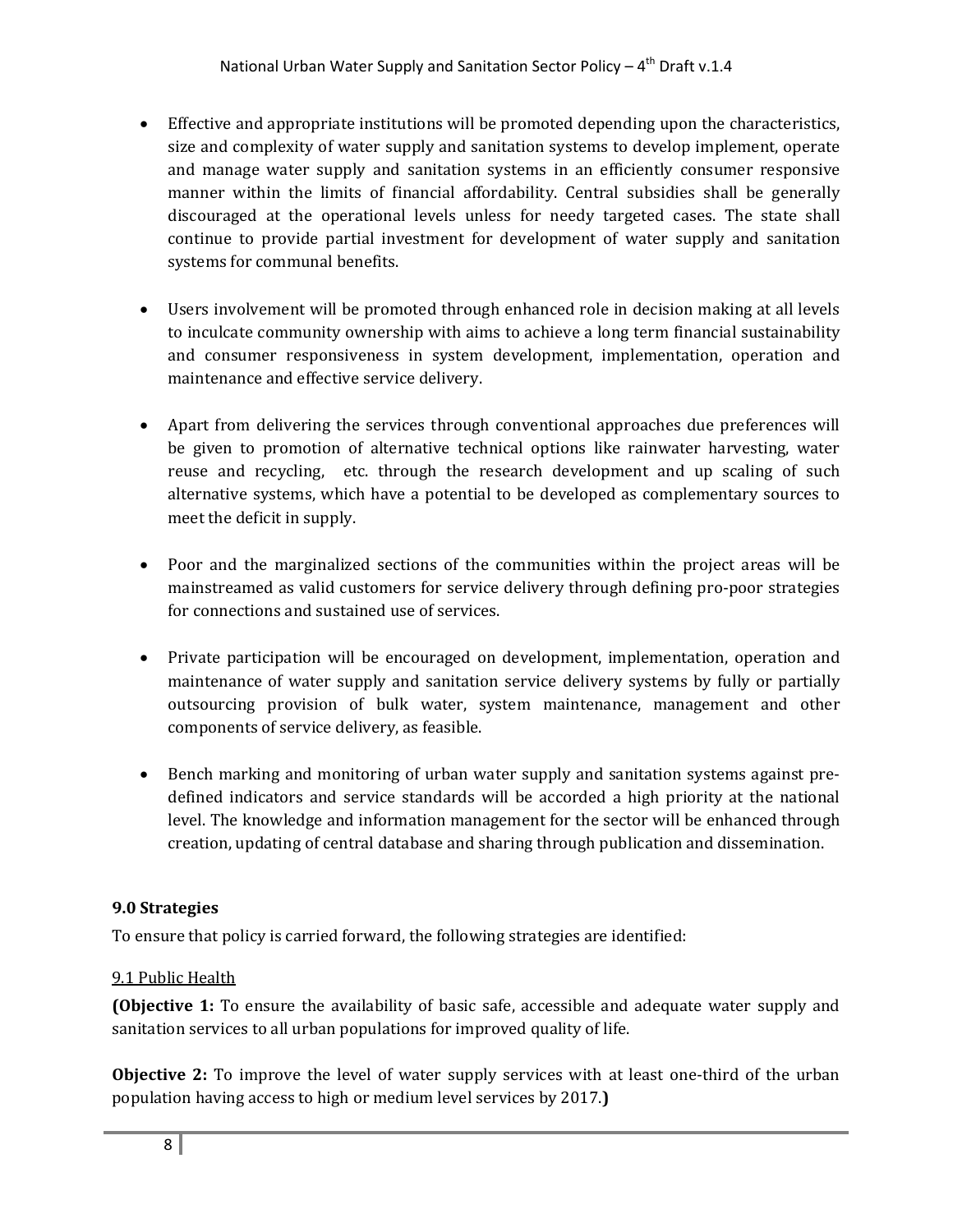Water supply systems will be augmented and developed as necessary to ensure that all urban populations have access to a reliable and potable drinking water services either through at least a yard connection or through a communal water point at an accessible point not farther than 100 meters of their dwellings. This shall be achieved through:

- i. Implementation of new projects in emerging and small towns areas, market centres, etc., (by fulfilling the 15 year Development Plan recently updated)
- ii. Augmenting of system delivery capacities in medium and larger town areas through harnessing additional sources and reducing technical losses.
- iii. Installation of new and upgrading of Water Treatment Plants, as necessary, to produce and distribute water in accordance to the standards and principles set out by the National Drinking Water Supply Guidelines.
- iv. Gradually improving the distribution system capacity to provide safe, reliable and continuous water supply under acceptable pressure. Computerized modelling of distribution system areas will be promoted for larger towns wherever feasible.
- v. Commissioning of Melamchi Water Supply Project for augmented bulk water supply in Kathmandu Valley.
- vi. Promotion of conjunctive use of ground and surface water supplies to balance the dry and the wet season capacities in Kathmandu Valley and other areas as practical.
- vii. Undertaking large scale improvement of treatment capacities and distribution network inside the Kathmandu Valley.
- viii. Promoting collection and utilization of rainwater harvesting and other appropriate technologies at domestic and communal level wherever feasible.
- ix. Raising consumer awareness towards demand management and household level of treatment.
- x. Developing and implementing Water Safety Plans by the water utilities. The implementation of these plans will be adequately monitored. Capacity of the water utilities will be developed to regularly monitor water quality by testing of samples to comply with the physical, chemical and biological parameters. Existing provisions of surveillance through Ministry of Health and its agencies will be activated. A systematic process of monitoring, publication and dissemination of water quality data for public consumption will be initiated.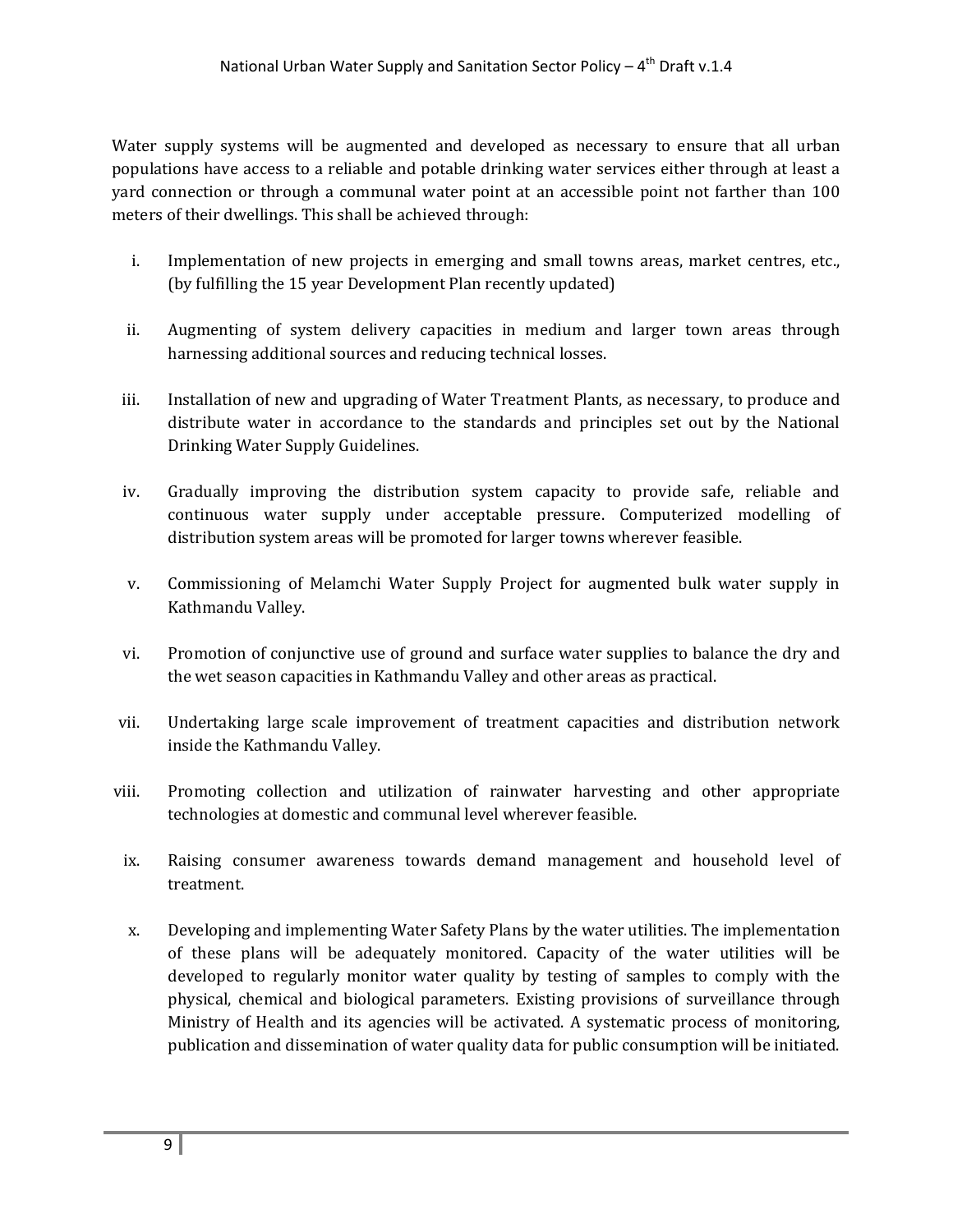- xi. Appropriate on and off site sanitation systems will be developed, implemented and promoted both at project and household levels to suit local physical environment, practices and affordability. Existing sewer and other sanitary systems that do not conform to sound environmental engineering practices shall be re‐engineered for better environmental friendliness.
- xii. Innovative forms of on‐site sanitation including eco‐san will be promoted. Standards for wastewater treatment and discharge will be enforced in accordance with the National Environmental Rules and Regulations. The safe recycling of solid waste will be promoted.
- xiii. The Government through its line agencies and NGOs shall promote implementation and use of hygienic latrines at the household level and shall target 100 percent coverage by latrines in all urban areas by the year 2017.
- xiv. Hygiene promotion through inputs provided by local government agencies, local bodies and NGOs will ensure that water storage, handling and waste related practices are sanitary. Public health interests will be served through the provision of a basic service level to all residents.
- xv. Water conservation shall be extensively promoted through source protection works in all schemes to be implemented or rehabilitated for urban areas. Encouragement through some financial assistance shall be provided to local users groups to protect and conserve local traditional sources like stone spouts and dugwells, based on local requirements and feasibility as well as merit of such proposals.
- xvi. In the event of an outbreak of a water and sanitation related disease; a rapid response team will be mobilized in consultation with the Ministry of Health and Population's Epidemiology and Disease Control Division for containment of the outbreak. A permanent institutional structure will be defined, from the existing for preparedness.
- xvii. In the event of an emergency or disaster, the District Disaster Relief Committee (DDRC) shall serve as the forum for WASH coordination activities at the local level. The district level WASH cluster shall be led by the district office (Water Supply and Sanitation Division Office – WSSDO) of the sector lead agency DWSS and other WASH agencies like INGOs/NGOs, decentralized offices of the UN agencies and VDCs shall be its members. The WASH cluster at the district level shall liaise with Department of Water Supply and Sewerage (DWSS) which in turn will liaise with the Sector Stakeholders Group at MPPW and coordinate and execute emergency works.
- xviii. At the project design stage demand surveys will determine water consumption rates and allowance made for population growth and economic development. Similarly, sanitation provisions will factor in the management of commercial solid and liquid wastes.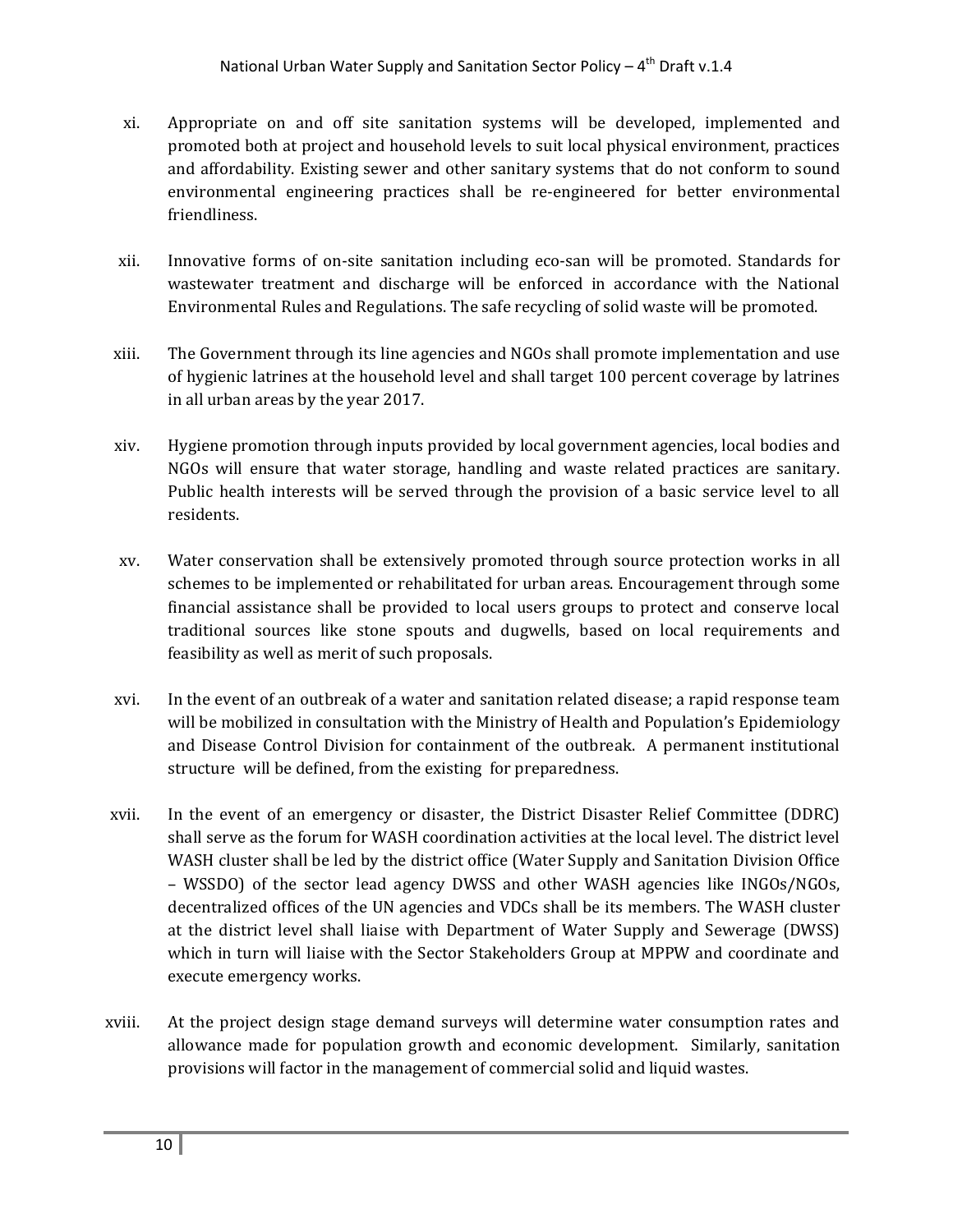#### 9.2 Access to Services and Decision Making for the Poor and Disadvantaged Groups

**(Objective 3:** To ensure the participations of the users especially women and the vulnerable groups in articulation of their concerns and in decision making at all practical levels.**)**

Recognising that the impact of deficient basic services falls most heavily on the poor, policy will ensure that such groups have access to sustainable basic services at affordable prices and have a voice in service-related decision making. As such, squatter and slum settlements residing within service areas of water systems shall not be systematically excluded from basic services.

- i. Formation of Water and Sanitation Users Groups will be promoted to legally establish such groups with defined authority and accountability, as valid entities, in planning, implementation, ownership of systems and operation of services.
- ii. The rights and needs of poor and marginalised groups, and especially of women, will be protected primarily through their statutory and proportional representation and their role in decision making will be enhanced by adoption of effective capacity building measures at both program and project levels.
- iii. Women's participation will be emphasized in all aspects of water supply and sanitation planning, implementation, management, operation and maintenance. Recognizing that men have an equally important role in realizing the benefits of water supply and sanitation services, they will be encouraged through proper education and awareness programs for effective management of water supply and sanitation at household levels.
- iv. All urban water supply and sanitation projects will be required to prepare social maps to adequately identify urban poor and vulnerable groups requiring special assistance to avail the services. Adequate measures will be defined within the project design documents to address their concerns to ensure that such groups are not systematically devoid from benefitting from the services. Output-based aid (OBA), a strategy for using explicit performance-based subsidies, will be introduced to promote connection of the poor and disadvantaged groups to the water supply and sanitation systems.
- v. Adequate consultations shall be made by the Users Committee with such identified vulnerable groups during tariff setting and their concerns as well as measures for relief will be duly considered during setting of the tariff at the local level.
- vi. To the extent possible, a demand responsive approach will be taken in the selection, planning, design and implementation of water supply and sanitation schemes. This will involve extensive consultations with potential users to understand existing systems, identify technology and service preferences and present the range of technology and cost options available.

#### 9.3 Capacity Enhancement for Better Delivery

(**Objective 4:** To enhance institutional and operational capacity at local levels for effective operation and maintenance of water supply and sanitation services.)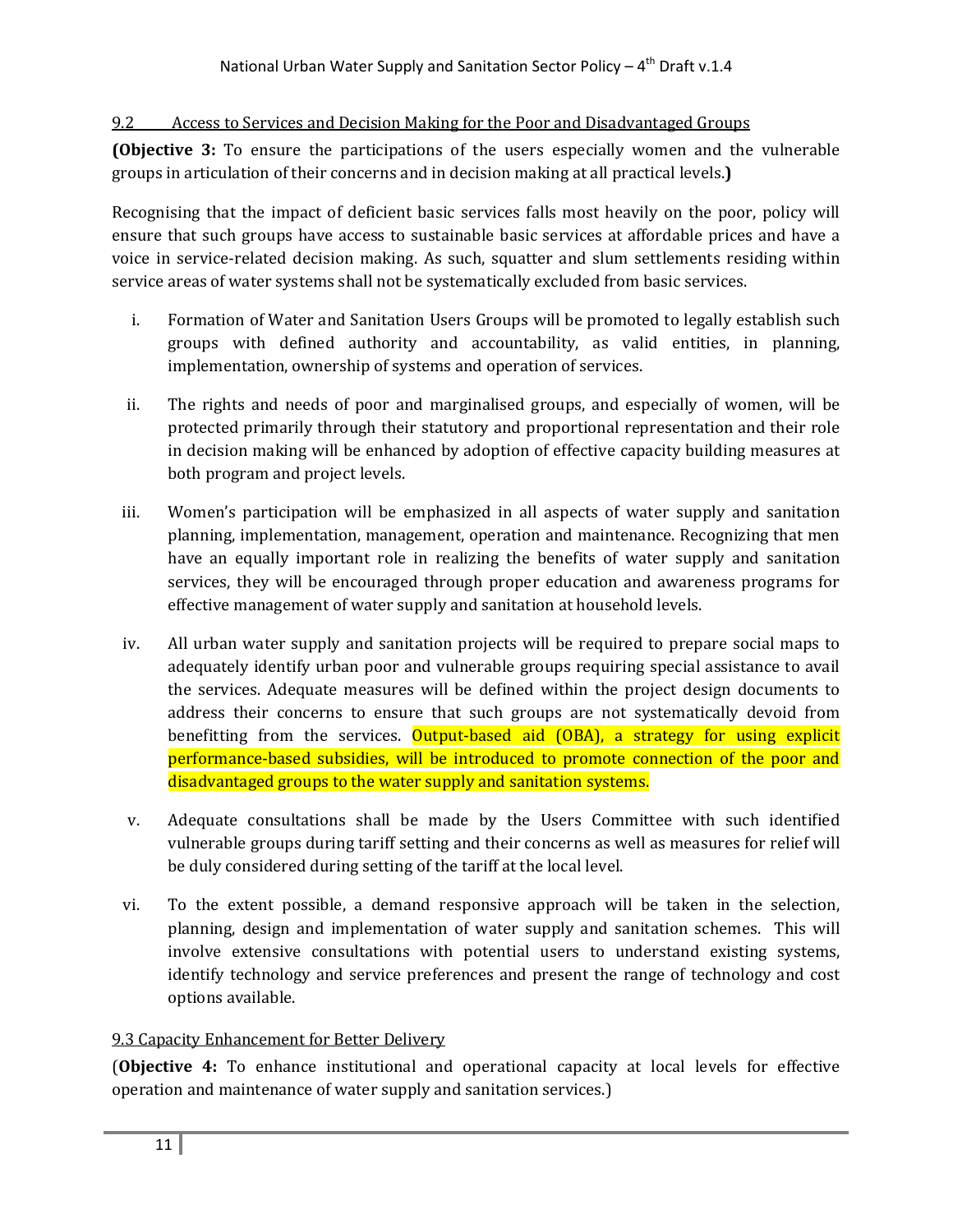Appropriate institutions suitable to the technical and operational complexity of the water systems as well as size of the townships are essential to provide effective consumer services. Water utility operating companies established under commercial principles, government corporation, local users' bodies, local water boards, etc. and their combinations will be permitted depending upon the geographical, technical and financial characteristics of the systems. Adequate institutional and operational capacities will be developed inside such institutions to respond to requirements of local planning, implementation and operations.

- i. Adequate legal provisions will be made to allow local water user groups to form a conglomerate based on efficiency and economic principles for operational ease of water supply systems. Such conglomerates may be graduated to water supply boards with defined legal authorities and accountability based on a criteria of predefined indicators.
- ii. Access of local water bodies, boards, etc. to local commercial financial markets will be encouraged. Policy and legal measures to allow water groups and utilities to avail credit and banking services for enhancement of system and service delivery will be worked out.
- iii. A national system of bench marking and monitoring the water utilities will be established to allow mutual learning and identify corrective measures to improve service delivery. A utility partnership shall be fostered between local water operating bodies at appropriate levels to mutually benefit from their respective strengths and experiences.
- iv. Local water operating bodies will be empowered with adequate operational autonomy at local levels within the framework of national policies, legislation and regulations. In case of utilities operated by central agencies, their local units will be empowered with higher level decision making authorities at local levels. A structured mechanism will be established at local levels, to allow consumer participation in operation and maintenance and cost recovery of systems. Appropriate linkages with local government will be established for better service delivery.
- v. Cross-linked agencies like administrative, security and other development agencies will support the functioning of local water operating bodies and liaise with other communities to enable them to function in accordance with their mandate and existing legislations.
- vi. Water utility operators will be permitted to propose differential tariff and connection policies for geographically isolated utilities depending upon the socio‐economic structure, operation and maintenance requirements and related factors affecting the tariff to make such utilities financially sustainable and independent and responsive to local environment.

## Human Resource Development

Adequately skilled and appropriately motivated human resources are vital to achieving efficiency in development and operations of services. Owing to this reason, targeted strategies will be adopted to enhance the capacity of local bodies, WUSCs, private sector organizations and communities to successfully manage urban utilities. Government line agencies will facilitate related processes.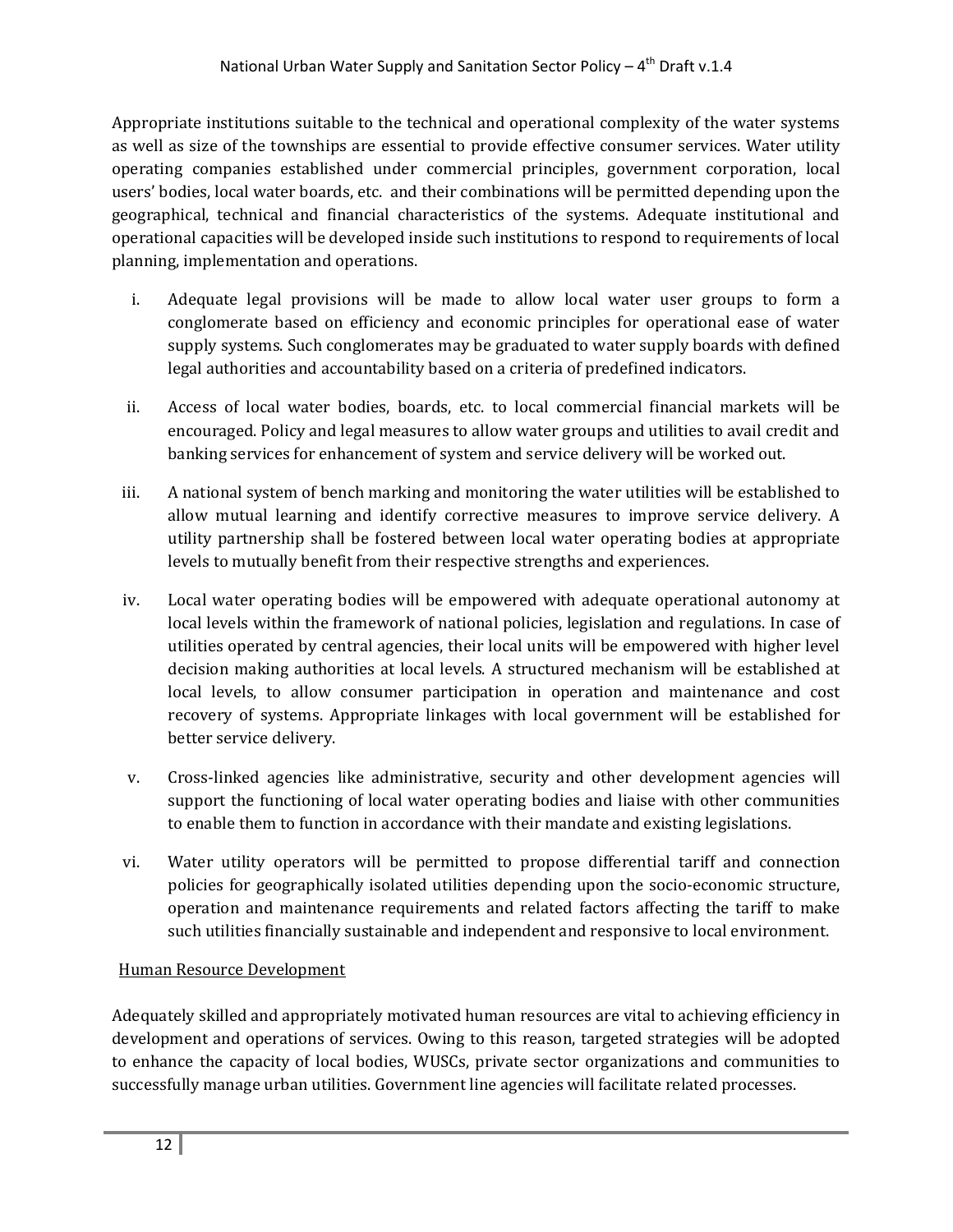- i. The Central Human Resource Development Unit (CHRDU) will be strengthened to train and produce skilled personnel for building capacities of local and central water operating bodies in technical and operational matters. Appropriate training programs for WUSC members will be organized to enhance their abilities to manage and administer water supply and sanitation systems in accordance with small business enterprise principles and practices. This may include, as required, "on-the-job" management support from private sector organisations specialising in business management services.
- ii. Platforms of other public training institutions (e.g. Nepal Administrative Staff College (NASC), Council for Technical Education and Vocational Training (CTEVT)) and appropriate private sector training institutions will also be utilized for specialized training and other capacity building activities, as appropriate.
- iii. Utilising the resources of the Ministry of Health and Population, particularly its National Health Education Information and Communication Centre (NHEICC), local governmental agencies and NGOs, for health education, hygiene promotion and water conservation among scheme users, with a particular focus on poor and marginalised groups. (surveillance and water quality).
- iv. Capacity of the CHRDU and DWSS will be enhanced to provide business and commercial support services to the water operating bodies in order to create a more financially sustainable environment in the sector including support to the small scale WUSCs for application of tariff fixation, business plan preparation, etc.
- v. The roles and responsibilities of central and local government, private sector including NGOs and user communities will be harmonized by defining it with appropriate legislations, regulations and guidelines. Broadly stated, central line agencies will serve as policy makers, regulators, facilitators, technical support agencies and monitoring and evaluation agents. Ownership and responsibility for the implementation and management of projects will be the responsibility of local bodies, municipal authorities, Water and Sanitation User Committees, Water Supply Management Boards and private sector organizations. NGOs will play important roles in community awareness raising and public auditing.
- vi. The Water Supply Tariff Fixation Commission (WSTFC) will regulate tariff fixing in accordance with the provision of the WSTFC Act. Independent oversight of regulatory practices will be provided by municipal authorities and consumer protection groups and user networks.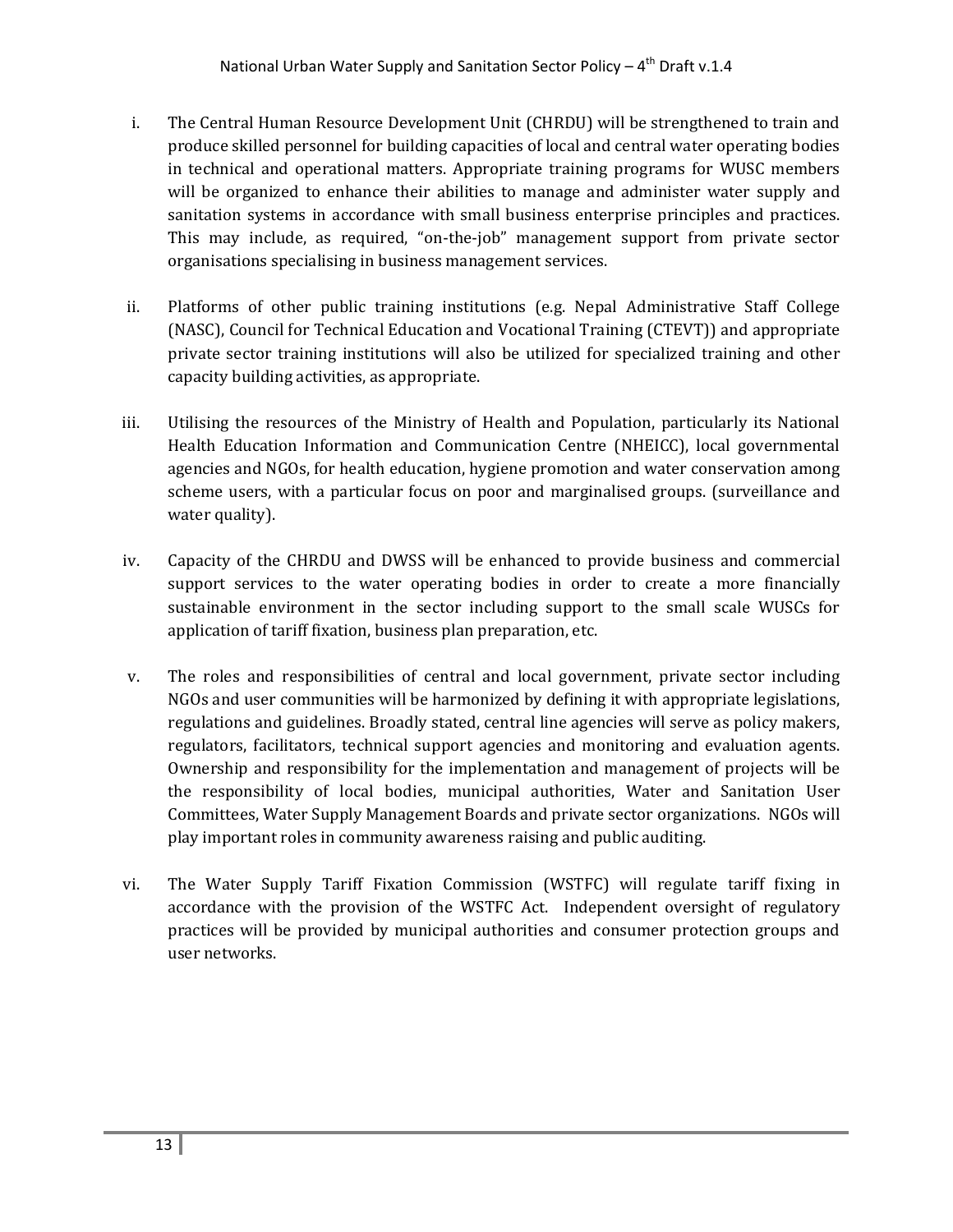#### 9.4 Cost Recovery and Financial Sustainability

**(Objective 5**: To recover capital investment, generate funds for operation and maintenance and protect & optimize investment on a sustainable basis.)

It is essential that economic costs involved in implementing and operating water supply and sanitation services are recovered at an appropriate level to ensure their long term sustainability. Flexible financing mechanisms will be adopted depending upon socio-economic, geographic, technological and institutional characteristics for optimized development of any particular urban system. Tariff will be set with principles to achieve cost recovery in operation and maintenance and a portion of the capital cost for development and expansion. Cross-subsidy will be applied between different economic groups to protect the guarantee of service to the economically poorer segments. Care will be taken in system development, operation and maintenance to reduce financial burden to consumers by rationalising designs, promotion of social audit practices through promotion of structured public consultations and introducing favourable financing, on‐lending and repayment models wherever feasible. Adequate funding to deal with wastewater treatment, management of solid and liquid waste in an appropriate manner shall be made available by the Government within its resources on a priority basis for urban centres. In this regard the following will be done:

- i. All tariff systems will reward water conservation with an objective to promote efficient use of potable water. Deep groundwater abstraction especially for commercial and institutional purposes will be licensed and metered in the first stage to create monitoring database. A system will be worked and introduced in the second phase to volumetrically charge such abstractions.
- ii. To ensure financial sustainability of water supply services a fixed percentage of capital and O&M costs shall be recovered from consumers and local governments. As a flat and uniform percentage of contribution cannot be applied for all urban centres across the spectrum, the level of contribution for implementation will depend upon the size and category of the urban center under consideration. Cost recovery will be based mainly on the following principles:
	- a. A fixed percentage of capital investment costs in cash and in kind depending upon the socio‐economic classification, project life cycle cost, technological choices etc. of each urban settlements generally being not less than 30 percent of such costs.
	- b. 100 percent of operation and maintenance costs unless targeted subsidies are available for systems falling under prescribed guidelines
	- c. 100 percent of any loan repayment costs, which have been borrowed by consumers, as a part of their contribution.
- iii. Costs for the construction of surface water drainage and sewerage systems will primarily be met through central government and municipality grants as incorporated in urban master plans, but with connection charges and a proportion of total capital, operation and maintenance costs met by the consumers served.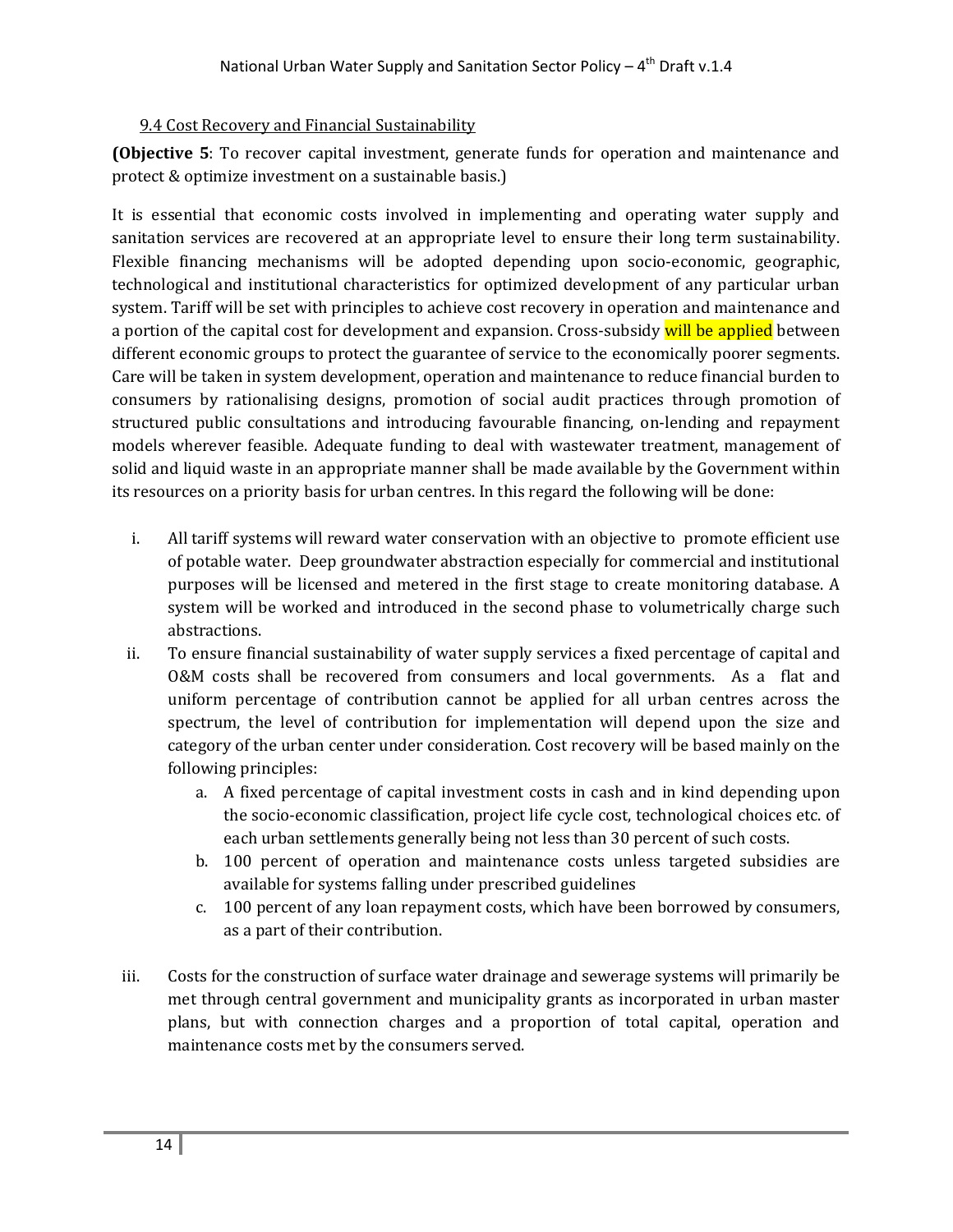- iv. On site sanitation will be the primary responsibility of individual households. Subsidies may be available from central and local governments only for poor and marginalised settlements, preferably under an Output Based Aid (OBA) model.
- v. To ensure equitable water supply and sanitation service provision, government subsidies, cross‐subsidies, revolving loan funds and other financing mechanisms will be applied so that only a "lifeline tariff" is charged to users from poor and marginalised groups. Lifeline block for such tariff range shall be generally fixed between of 5000-10,000 liters per household per month depending upon water availability and socio‐economic characteristics of the township.
- vi. Individual tariff setting will be the responsibility of each service providers following guidelines to be issued by the Water Supply Tariff Fixation Commission. Sale and purchase of bulk water by utilities will be permitted within the prescribed guidelines of regulating agencies.
- vii. The WSTFC will follow clear and transparent procedures in the preparation of guidelines for tariff setting and revision, including periodic adjustments for inflation, and issue timely notices to service providers and consumers.
- viii. Penalties for late payments will be clearly laid out and strictly enforced by the water utility operators/service providers. Services may be disconnected for defaulters and the costs of reconnection, including transaction costs, may be charged to the defaulter.
- ix. The utilities shall allow payment models with easier instalments to enable the poor customers to pay connection costs and water bills in a more flexible manner. This process for the poor and marginalized could also be assisted through Output Based Aid (OBA)
- x. Tariff structures and other financing mechanisms will help cross-subsidise services like community taps for the urban poor. Criteria for the identification of target groups, including social mapping, and the award of subsidies will be developed by responsible authorities working with local government agencies, utility operators/service providers, low income consumer representatives, etc. as appropriate.
- xi. Efforts will be made such that poor and disadvantaged groups will be connected to the main water supply and sewerage systems with connection costs built into total scheme costs. Consumers seeking connections after scheme designs and costing have been finalised will be required to pay a separate connection fee.
- xii. For protecting costly infrastructure investments concerted efforts will be made by government to reduce the financial burden to consumers by rationalising designs, keeping scheme costs at appropriate levels, introducing public auditing to ensure transparency and through the promotion of favourable financing, on‐lending and repayment practices.

#### 9.5 Environmental Protection

(**Objective 6**: To protect, harness, develop and manage surface and ground water sources serving urban centres in an efficient manner.).

Reduction in discharge in a water source may occur due to several natural and anthropogenic reasons. Contamination of surface and ground water sources by wastewater, industrial effluents and other wastes degrades water quality and adversely impacts on the environment.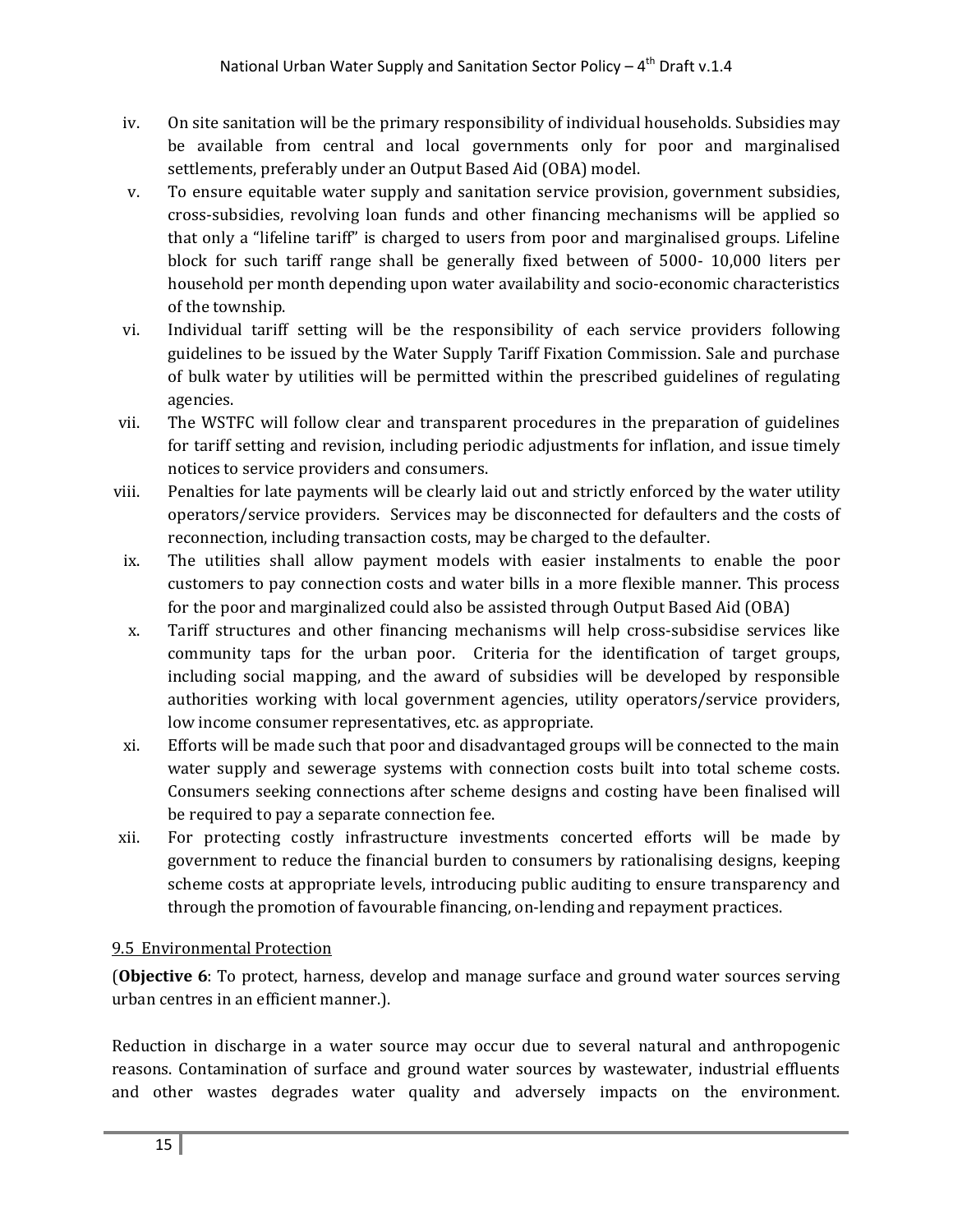Environmental protection and improvement is therefore seen to be vital for the sustainability of scheme benefits and essential in its own right. As such, water will be used in a sustainable manner to meet consumer needs while ensuring conservation of the resource and protection of the environment.

- i. Use and preservation of traditional sources like stone spouts, stone dug wells, etc. will be encouraged as complementary sources of water supply.
- ii. Appropriate revision of the existing legal framework will be made to address issues including the protection and improvement of water sources and catchments, groundwater re-charge, environmental sanitation and water conservation. Environmentally friendly technologies such as rainwater harvesting will be promoted. All environmental standards and regulations will be complied with in all water supply and sanitation schemes.
- iii. Government will review, develop, update and implement effluent standards for the treatment and disposal of raw sewage, hazardous chemicals, industrial and hospital wastes prior to their discharge into local water bodies. Institutions and individuals found in violation of above shall be liable to pay for the pollutions caused in accordance with the provisions stipulated in environmental regulations.
- iv. An Initial Environmental Examination (IEE) and/or Environmental Impact Assessment (EIA) will be included in all projects to identify potential threats in accordance with the Environment Protection Rules and Environment Protection Act‐and Rules (1997) and its subsequent amendments. Such assessments will include consultations with major stakeholders and will include end‐point users at all practical levels.
- v. Procedures will be put in place to ensure that environmental impact is minimised prior to, during and following scheme construction and that any required corrective measures are put in place.
- vi. Environment‐friendly water and sanitation technologies will be used including low power consumption supply and treatment systems. Particular attention will be paid to environmentally sound wastewater and solid waste management.
- vii. Environmental improvement plans will be implemented in accordance with Urban Master Plans and take into account the protection of local eco-systems and neighbouring watersheds.

#### 9.6 An Efficient, Effective and Accountable Urban Water Supply and Sanitation Sector

**Objective 7:** To promote public private partnership in water supply and sanitation services delivery.

**Objective 8:** To enhance sector effectiveness for improved service delivery.

#### Roles and Responsibilities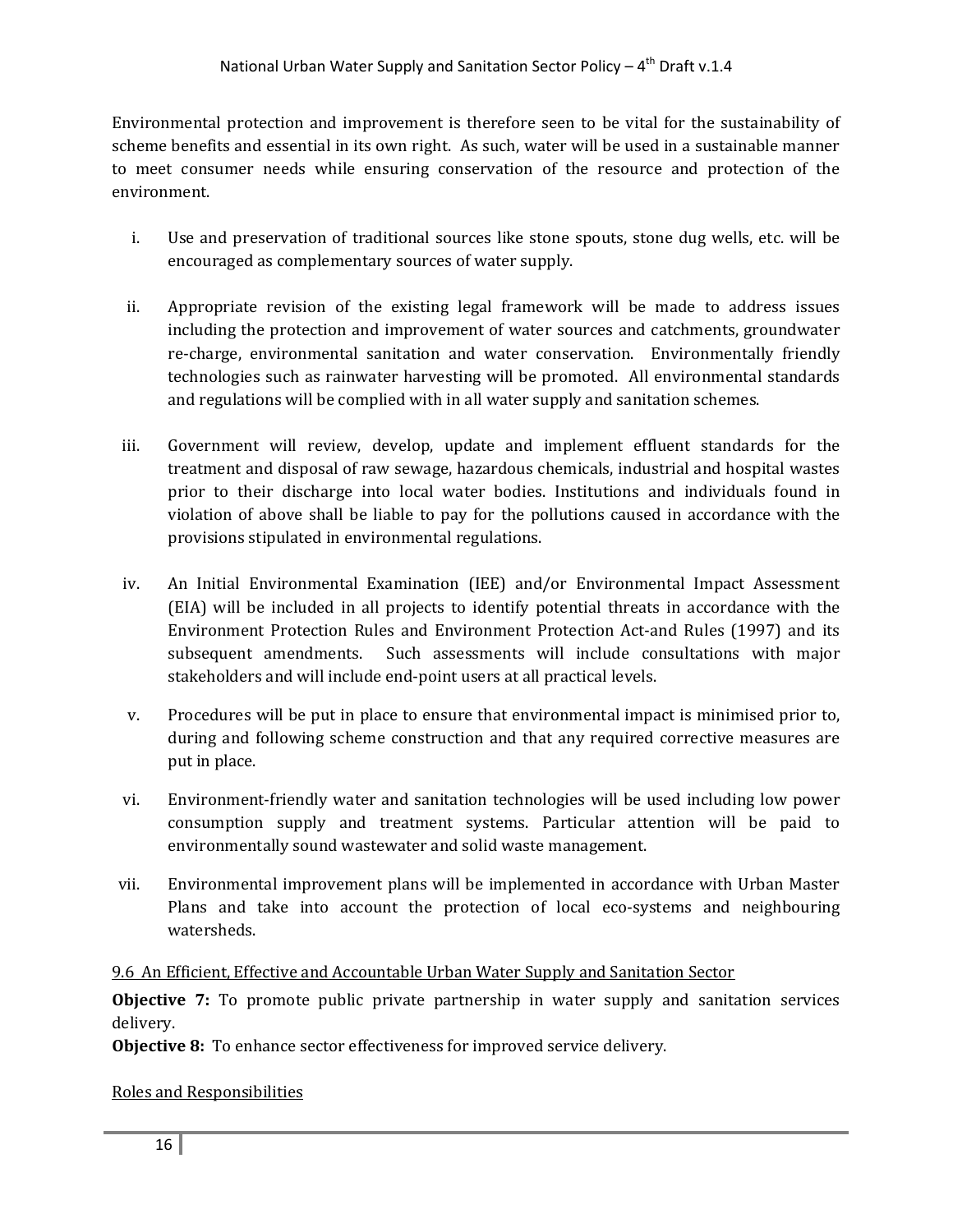Sector effectiveness will be increased through establishing a systematic monitoring system to monitor the utilities and their service levels, encouraging mutual learning and knowledge management, conducting impact studies etc. Public and private partnership will be encouraged to fill existing gaps in services, development and implementation of water and sanitation facilities. The roles and responsibilities of central, federal and local government bodies, WUSCs, and the private sector will be clearly defined in accordance with existing legal framework. The primary purposes will be to improve sector efficiency by avoiding overlaps in organisational jurisdiction and improve overall levels of coordination and institutional accountability.

- i. Broadly stated, central line agencies will serve as policy makers, regulators, facilitators, technical support agencies and monitoring and evaluation agents. Ownership and responsibility for the implementation and management of projects will be the responsibility of local bodies, municipal authorities, Water and Sanitation User Committees, Water Supply Management Boards, government corporation or private sector organizations specific to each town system. Role of NGOs will be encouraged in community awareness raising and public auditing. Salient project information will be made available in Nepali language to the practical extent. Local monitoring capability will be built within WUSC and user groups.
- ii. VDCs, Municipalities and DDCs shall be involved in facilitating, monitoring and regulating the formation, registration and functioning of WUSCs . Local government bodies shall also lead the formulation of water supply and sanitation services development plans in their jurisdiction. These agencies will facilitate the development, implementation and operation of water supply and sanitation services by resolving any water source conflicts, providing financial assistance, negotiating with funding agencies, etc.
- iii. The Water Supply Tariff Fixation Commission (WSTFC) will be responsible for developing framework and guidelines for fixing tariffs. Independent oversight of regulatory practices will be provided by municipal authorities and consumer protection groups and user networks.
- iv. Effective coordination and collaboration among sectoral and inter-sectoral stakeholders will be enhanced at both central and local levels, through the re-activation of Water Supply and Sanitation Coordination Committees at these levels. Regular consultations with sector agencies and development partners will provide the basis for improved sector planning and monitoring and opportunities for collaborative working.
- v. DWSS capacity shall be strengthened so that it can monitor the performance of the service providers, water and wastewater quality and provide technical support to WUSC and other users. It shall also work along the principles of PPP and convert present facilities as cost centres independent of government financial support.
- vi. For technical support to WUSCs, the central line agencies shall look at certifications and regulating private technical agencies – licensing them and revoking their licenses for malpractices. User groups shall engage only licensed agencies for managing water systems and providing technical support.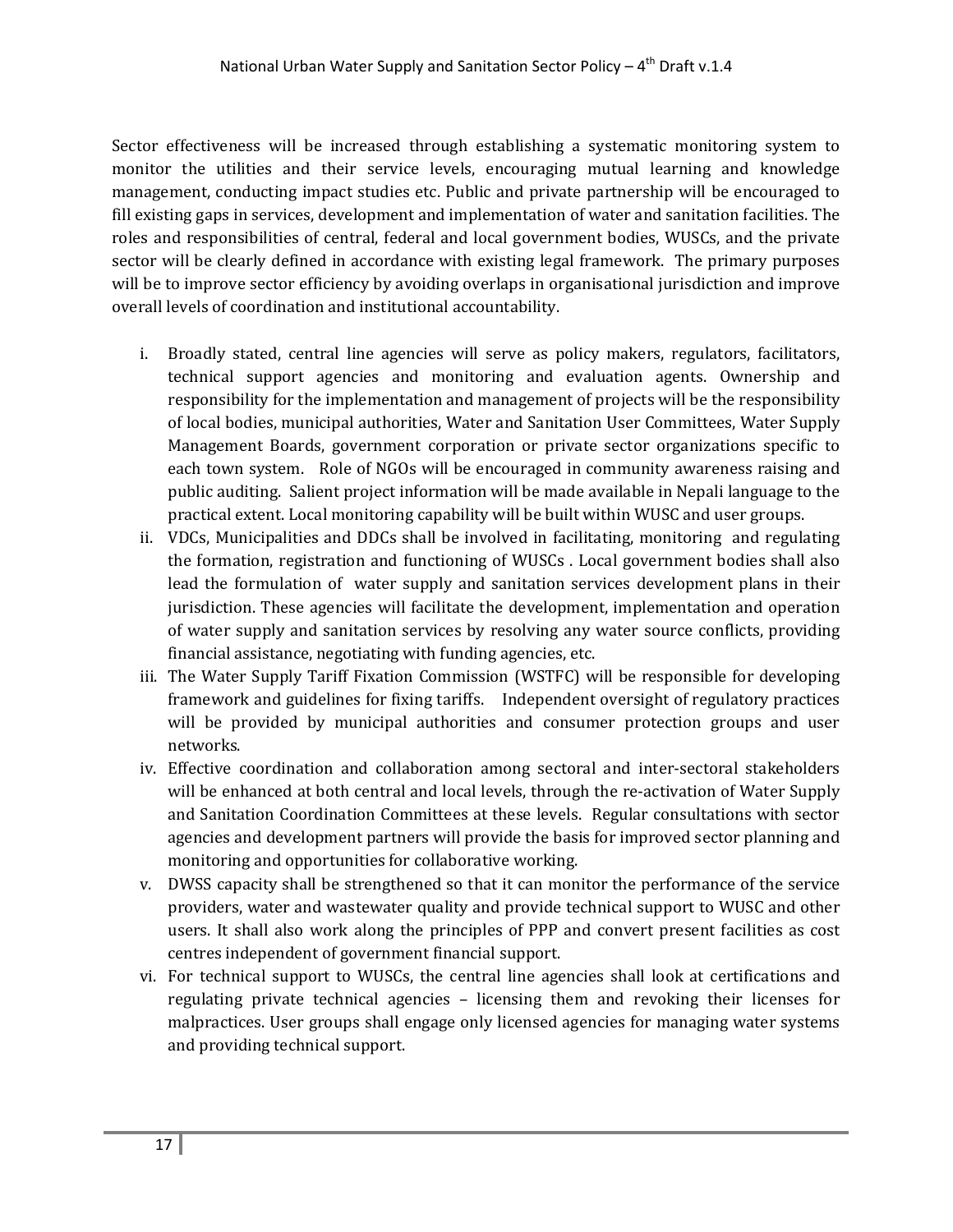- vii. A conducive and appropriate regulatory framework will be created to encourage private sector involvement in the financing, development, management and operation of urban water supply and sanitation services.
- viii.Private sector participation and public‐private partnerships in the development and management of urban water supply and sanitation services will be encouraged in towards:
	- a. attracting additional investments for infrastructure development and the management of urban water supply and sanitation systems
	- b. improving and expanding drinking water and sanitation services in urban areas
	- c. ensure sustainability of services through adequate cost recovery, improved systems management and clear accountability to users and municipal authorities.
- ix. Legislative reforms, cost recovery procedures and national drinking water quality standards have been established to provide private operators with the guidance, protection and autonomy to operate systems profitably. These include the "Private Investments in the Construction and Operation of Infrastructure Act 2006", "Public Private Partnerships Policy (for local bodies) 2003" and the Kathmandu Valley Water Supply Management Board Act (2007). These documents describe the modalities for contract management, implementation, supervision and monitoring, and ensuring transparency of contracting processes. Further measures will be taken to provide the private sector with improved legal protection, access to advantageous financing arrangements and exposure to successful public‐private partnership models in Nepal.
- x. In order to meet social inclusion objectives, conditions will be laid down in the operating license agreement for the mandatory provision of services to the urban poor including squatters and those living in slums settlements and to address environmental concerns, wherever an operating license is issued.
- xi. Capable domestic private sector enterprises will continue to be given priority over international private sector participation for water and sanitation services including bulk water supply or only water distribution. Outsourcing of specialized services like operation and maintenance of treatment plants, meter reading and collection, etc. in urban areas will be permitted. Special care will be taken to ensure that requirements of the poor and the marginalized are not compromised as a result of such arrangements.
- xii. Private sector operators or service providers shall be provided with adequate support and legal framework to address problems such as water pollution caused to water sources by third parties.
- xiii.The Government shall create conducive environment for existing entities like NWSC to function as a commercial venture and work as an independent service provider for towns with the resources and capacity to engage such service providers.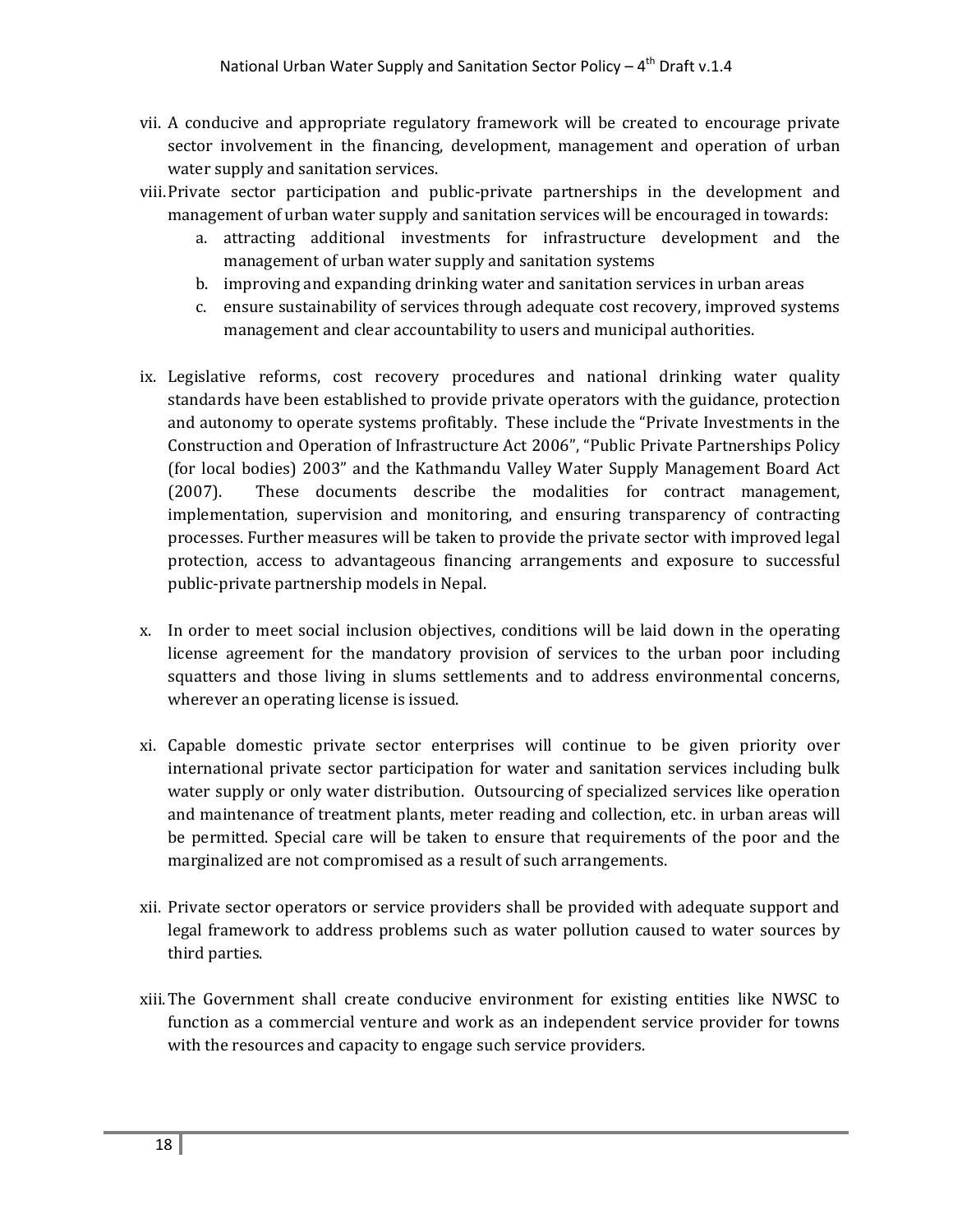- a. Sector Monitoring and Legislative Framework
- xiv. At the sectoral level, the Ministry of Physical Planning and Works (MPPW) shall be responsible for monitoring major sectoral indicators including coverage by water supply and sanitation services.
- xv. A Sector Efficiency Improvement Unit will be established within MoPPW to effectively monitor the systems and services delivery in a structured manner and sector knowledge management.
- xvi. The Water Resources Act 2049 has clearly given precedence to drinking water for priority use of available water sources. Existing source conflicts shall be monitored and resolved within the ambit of prevailing rules and regulations.